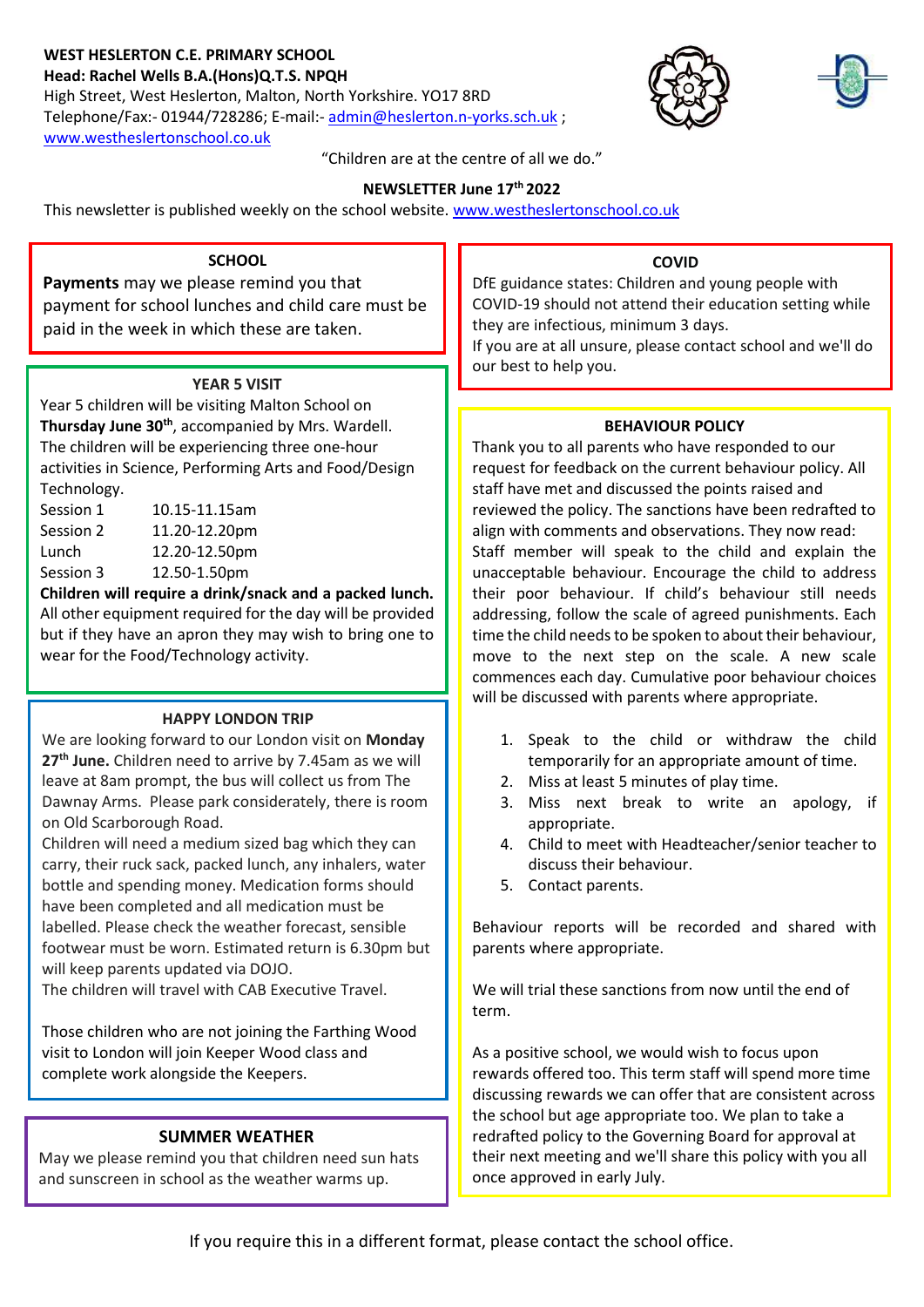**BADGER WOOD**



Looking for Tricky words in the wildlife area.



**FARTHING WOOD**

Clay modelling.



Whittling wood.





Gazing at the tree canopy.





Making bug hotels.

#### **AFTER SCHOOL CLUB**

This week the children have been learning how to sample invertebrates in field margins using sweep nets, and identify them using keys. We compared the results with the invertebrate life found on the school grounds and talked about their roles in the ecosystem.

## **DIARY DATES**

| Monday, June 20th<br>Wednesday, June 22nd  | Open Evening 3.30-5.00pm<br>New classes day     |
|--------------------------------------------|-------------------------------------------------|
| Friday, June 24th                          | Parent Forum at 2.45pm                          |
| Monday, June $27^{th}$ –                   | <b>Farthing Wood Visit</b>                      |
| Wednesday, June 29 <sup>th</sup> to London |                                                 |
| Monday, July 11 <sup>th</sup>              | Start of play week                              |
| Friday, July 15 <sup>th</sup>              | Play performances, 1.30pm and                   |
|                                            | 6pm for Farthing Wood and                       |
|                                            | Keeper Wood.                                    |
| Monday, July 18 <sup>th</sup>              | Sports afternoon                                |
| Wednesday, July 20 <sup>th</sup>           | Reserve sports afternoon                        |
| Thursday, July 21st                        | Leavers' service at church at                   |
|                                            | 9.30 for children and families.                 |
|                                            | Leavers day back at school for all<br>children. |
| Friday, July 22nd                          | School closes for the summer.                   |

# **CHILDREN'S UNIVERSITY**

**Friday 8th July** - YR6 Graduation at Scarborough Spa  $\ddotsc$ 

These are some of the dates we know. There may